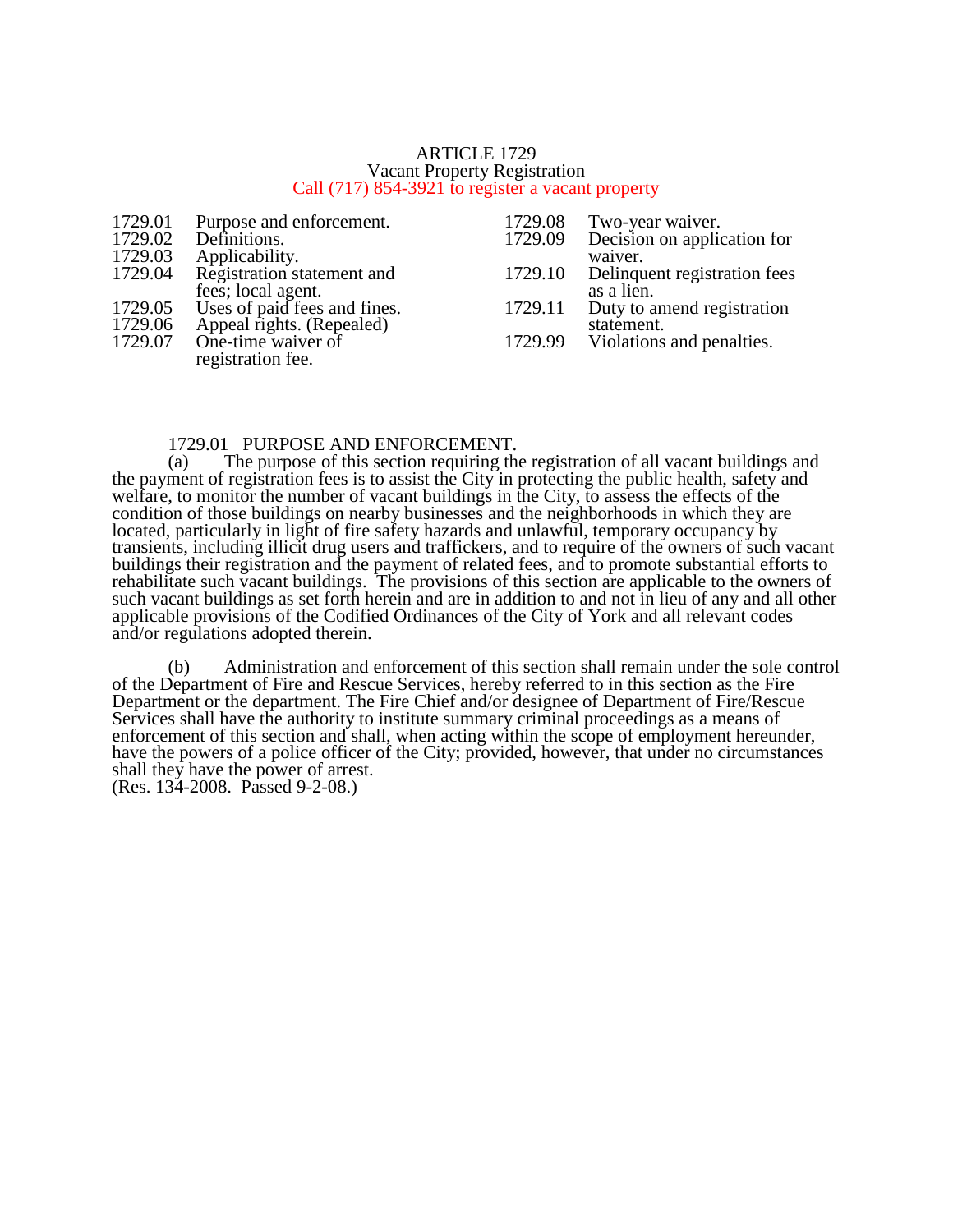## 1729.02 DEFINITIONS.

For the purposes of this section, where terms are not defined, such terms shall have ordinarily accepted meanings such as the context implies. The following words shall have the meanings respectively ascribed to them as follows:<br>(a) "Boarded" means a building, structure

- "Boarded" means a building, structure or dwelling unit subject to the provisions of this section if in place of one or more exterior doors, other than a storm door, or of one or more windows, there is a sheet or sheets of plywood or similar material covering the space for such door or window.
- (b) "Dwelling unit" means a single unit providing complete, independent living facilities for one or more persons, including permanent provisions for living, sleeping, eating, cooking and sanitation.
- (c) "Notice" means written notice of a violation or requirement under this section mailed, pursuant to first class mail, to the last known address of the owner of the property in question.
- (d) "Occupied" as applied to a building or structure subject to the provisions of this section means where one or more persons actually conducts a lawful business or resides in all or any part of the building as the licensed business-occupant, or as the legal or equitable owner/occupant(s) or tenant(s) on a permanent, nontransient basis, or any combination of the same. For purposes of this section, evidence offered to prove that a building is so occupied may include, but shall not be limited to, the regular receipt of delivery of regular mail through the U.S. Postal Service; proof of continual telephone, electric, gas, heating, water and sewer services; a valid City business license, or the most recent, federal, state, or City income tax statements indicating that the subject property is the official business or residence address of the person or business claiming occupancy; or proof of tenant occupied property license inspection.
- (e) "Open" means a building or structure or dwelling unit subject to the provisions of this section in which any one or more exterior doors, other than a storm door, is broken, open and/or closed, but, without a properly functioning lock to secure it, or if one or more windows is broken or not capable of being locked and secured from intrusion or any combination of the same.
- (f) "Owner" means any person, agent, operator, firm or corporation having a legal or equitable interest in the property; or recorded in the official records of the State, County or Municipality as holding title to the property; or otherwise having control of the property, including the guardian of the estate of any such person, and the executor or administrator of the estate of such person if ordered to take possession of real property by a court.
- (g) "Vacant" as applied to a building or structure subject to the provisions of this section means no person or persons actually, currently conducts a lawfully licensed business, or lawfully resides or lives in any part of the building as the legal or equitable owner(s) or tenant-occupant(s), or owner-occupants, or tenant(s) on a permanent non-transient basis. (Res. 134-2008. Passed 9-2-08.)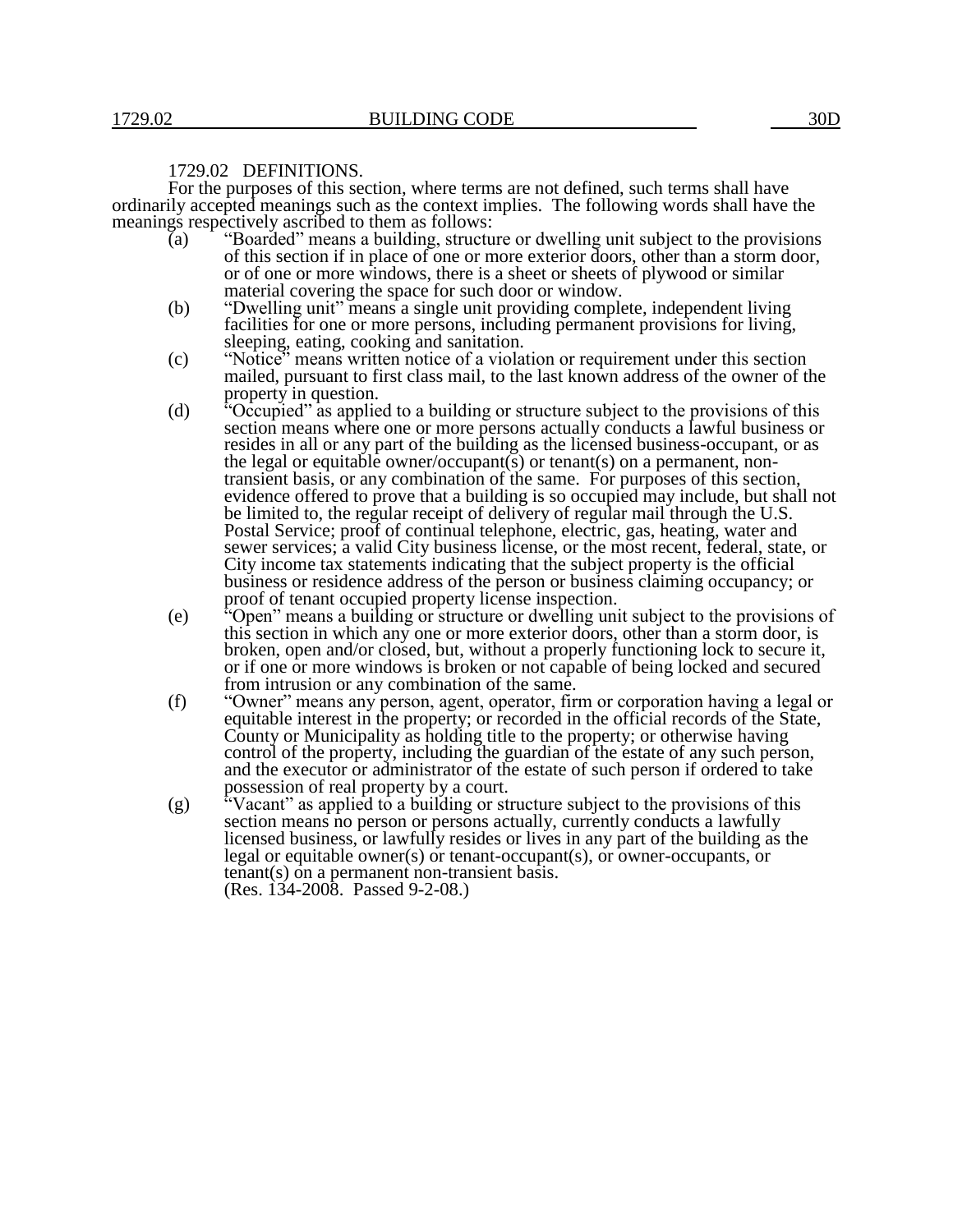## 1729.03 APPLICABILITY.

The requirements of this article shall be applicable to each owner of any building whether governmental, commercial, residential or institutional or owned by non-profit or a for-profit organization in which the building in total shall have been vacant for more than 45 days. Each such owner shall cause to be filed a notarized registration statement, which shall include the street address and parcel number of each such vacant building, the names and addresses of all owners, as hereinafter described, and any other information deemed necessary by the Fire Department. The registration statement and, where applicable, registration fee(s) as required by Section 1729.04(c) shall be billed by the Fire Department and such registration statement and, where applicable, registration fee(s), shall be filed with and/or paid to the Fire Department on or before November 15, or if November 15 falls on Saturday or Sunday by the preceding Friday, of each year. For purposes of this article, registration application initially shall be due on November 15, 2008. For purposes of this section, the following shall also be applicable:

- (a) If the owner is a corporation, the registration statement shall provide the names and residence addresses of all officers and directors of the corporation and shall be accompanied by a copy of the most recent relevant filing with the Pennsylvania Department of State.
- (b) If an estate, the name and business address of the executor of the estate;
- $\overrightarrow{c}$  If a trust, the name and address of all trustees, grantors and beneficiaries;<br>(d) If a partnership, the names and residence addresses of all partners with an
- If a partnership, the names and residence addresses of all partners with an interest of ten percent (10%) or greater;
- (e) If any other form of unincorporated association, the names and residence addresses of all principals with an interest of ten percent or greater;
- (f) If an individual person, the name and residence address of that individual person. (Res. 134-2008. Passed 9-2-08.)

# 1729.04 REGISTRATION STATEMENT AND FEES; LOCAL AGENT.<br>(a) If none of the persons listed in Section 1729.03 is shown at an addre

If none of the persons listed in Section  $1729.03$  is shown at an address within the State, the registration statement also shall provide the name and address of a person who resides within the State and who is authorized to accept service of process on behalf of the owners and who shall be designated as a responsible, local party or agent, both for purposes of notification in the event of an emergency affecting the public health, safety or welfare and for purposes of service of any and all notices or registration statements as herein authorized and in connection herewith.

(b) Registration shall be required for all vacant buildings, whether vacant and secure, vacant and open or vacant and boarded, and shall be required whenever any building has remained vacant for 45 consecutive days or more. In no instance shall the registration of a vacant building and the payment of registration fees be construed to exonerate the owner, agent or responsible party from responsibility for compliance with any other Building Code or Housing Code requirement. One registration statement may be filed to include all vacant buildings of the owner so registering.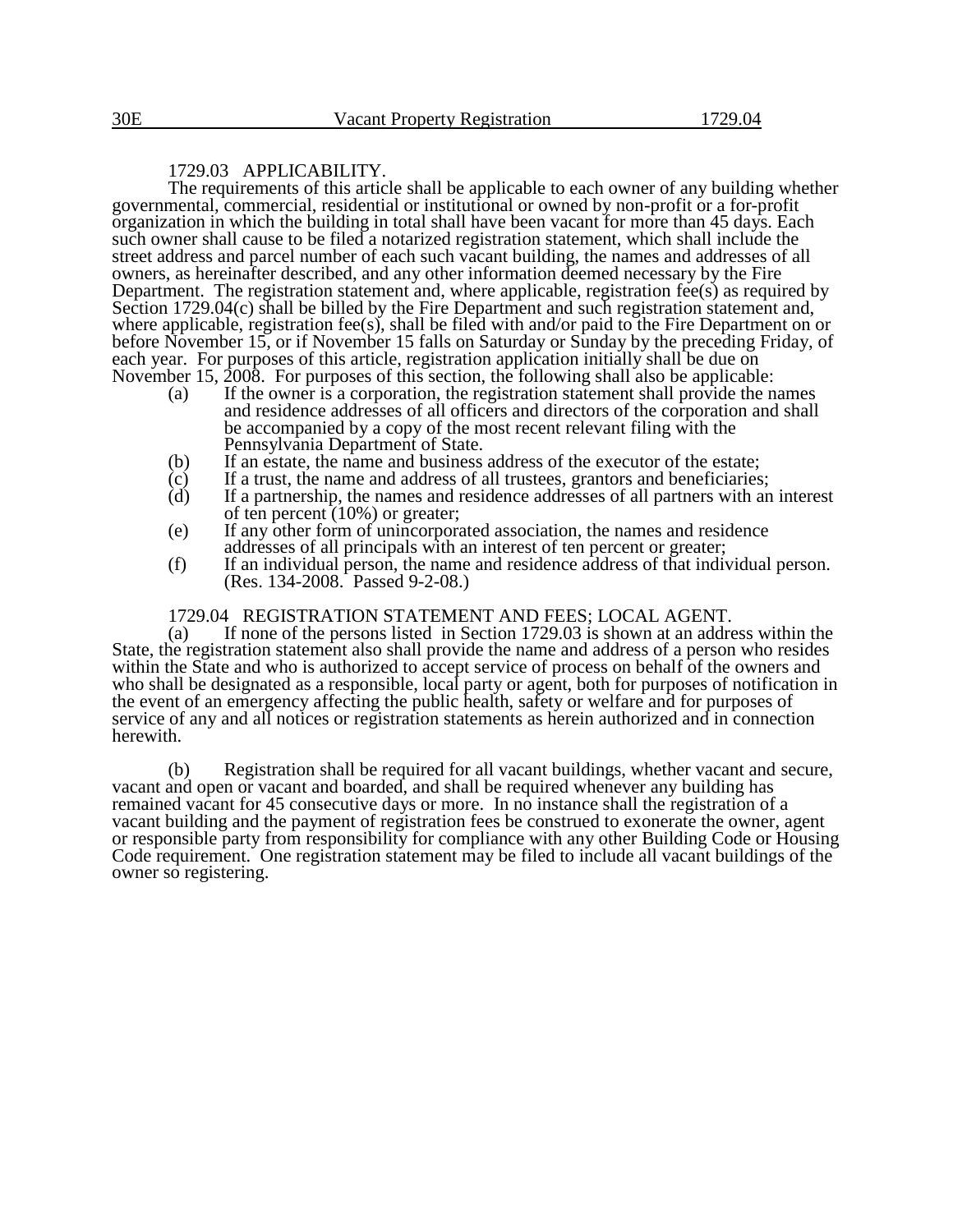(c) The owner of the vacant property as of November 15th of each calendar year shall be responsible for the filing of his/her registration statement and, where applicable, registration payment of the non-refundable registration fee. Said fee shall be billed by the Fire Department and shall be established by resolution of Council.

(Res. 134-2008. Passed 9-2-08.)

- (1) Council hereby approves the registration fees for vacant buildings within the City to be imposed in accordance with this article as set forth herein:<br>Registration fees: \$65.00 per building.  $$65.00$  per building.
- (2) Council hereby approves the inspection fees for vacant properties within the City to be imposed in accordance with this article as set forth herein:<br>Inspection fees: \$130.00 per building (This fee shall include  $$130.00$  per building (This fee shall include

the initial inspection and one re-inspection)

Subsequent<br>re-inspections: Shall be charged at \$65.00 each. (Res. 142-2008. Passed 10-7-08.)

- (3) Upon the registration of a property, the Fire Department may conduct an inspection of the property to determine if it complies with the Property and Maintenance Code and Fire Code. If the Department finds violations of the Property Maintenance Code or Fire Code, the Department shall issue a notice of violation as per the requirements of those codes and give notice to the owner to comply with the codes.
- (4) The Fire Department is authorized and directed to make inspections at any reasonable hour to determine compliance with the Fire Prevention and Property Maintenance codes. For this purpose, the Department, its officers or representatives are authorized to enter and examine any building, structure, yard or part of either and every owner, operator or occupant shall allow the Department, its officers or representatives free access. Inspection may be postponed by the Department due to illness of one or more occupants of the premises or other emergency.
- (5) Whenever the owner, mortgagee, purchaser or other interested party requests a special inspection of a property regulated by this article, or certification that a property is in compliance with this article or other applicable City ordinances pertaining to structural condition; when such a request is being made in connection with the sale, conveyance, transfer, financing or refinancing of such property; then such person shall first pay a fee to the City to defray the expenses of making such inspection. The fee shall be established by resolution of Council. (Res. 134-2008. Passed 9-2-08.)

1729.05 USES OF PAID FEES AND FINES.

(a) Registration fees shall become dedicated to a line item in the budget for the Fire Department's enforcement and administration of the Vacant Property Registration requirements within this section. Fines for violations of this article shall go to the City's General Fund. (Res. 134-2008. Passed 9-2-08.)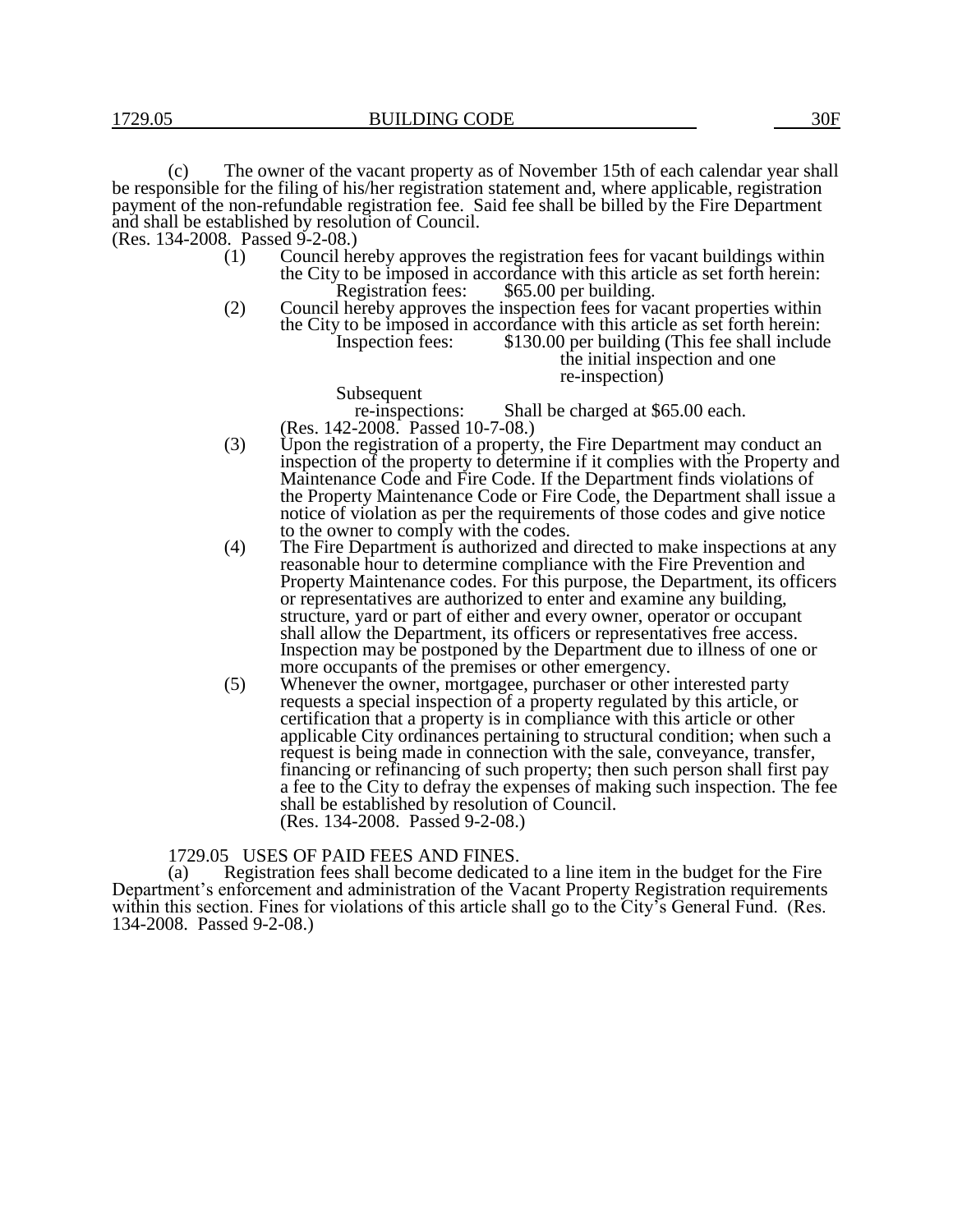### 1729.06 APPEAL RIGHTS. (REPEALED) EDITOR'S NOTE: Former Section 1729.06 was repealed by Ordinance 26-2015.

## 1729.07 ONE-TIME WAIVER OF REGISTRATION FEE.

A one-time, one year waiver of the registration fee may be granted by the Fire Department upon application of the owner and upon review and advice of the Solicitor's Office, within 15 calendar days of the date of the bill for the registration fee, if the owner:

- (a) Demonstrates with satisfactory proof to the Fire Department that he/she has submitted valid architectural plans, based on the City's permits and planning application procedures, and otherwise has shown good faith efforts to efficiently rehabilitate, demolish, or otherwise substantially repair or improve said vacant building; or
- (b) Demonstrates with satisfactory proof to the Fire Department that he/she is actively marketing the property for sale/lease. Actively marketing will be defined as an owner has placed a "for sale" or a "for lease" sign on the property with accurate contact information, which is also provided to the Fire Department, and has done at least one of the following:<br>(1) Engaged the services of a real
	- Engaged the services of a real estate licensee, whose name, address, telephone number and email will be provided to the Fire Department, in the Multiple Listing Service (MLS);
	- (2) Placed weekly advertisements in print or electronic media;<br>(3) Distributed printed advertisements.
	- Distributed printed advertisements. (Res. 134-2008. Passed 9-2-08.)

## 1729.08 TWO-YEAR WAIVER.

Upon application by the owner and satisfaction of Section 1729.06, the Fire Department may, upon advice and review of the Solicitor's Office, grant a two-year waiver of the registration fee if the owner meets the criteria for non-profit organization as defined by Section  $501(c)(3)$  of the Internal Revenue Code or if the building owner is the United States, Commonwealth of Pennsylvania, a county, municipality or school district or a related department, agency or authority.

(Res. 134-2008. Passed 9-2-08.)

### 1729.09 DECISION ON APPLICATION FOR WAIVER.

Within 30 days after the waiver application is received by the Fire Department, and upon review and advice of the Solicitor's Office, the Fire Department and designees shall grant or deny the waiver in writing, and dispatch the written decision by mail to the owner. If the owner properly submitted an application for a one-time waiver to the Fire Department, and the Fire Department rendered a decision which the owner seeks to appeal to the Nuisance Abatement Board of Appeals, the owner must file an application in writing within 15 calendar days of the Fire Department's decision.

(Res. 134-2008. Passed 9-2-08.)